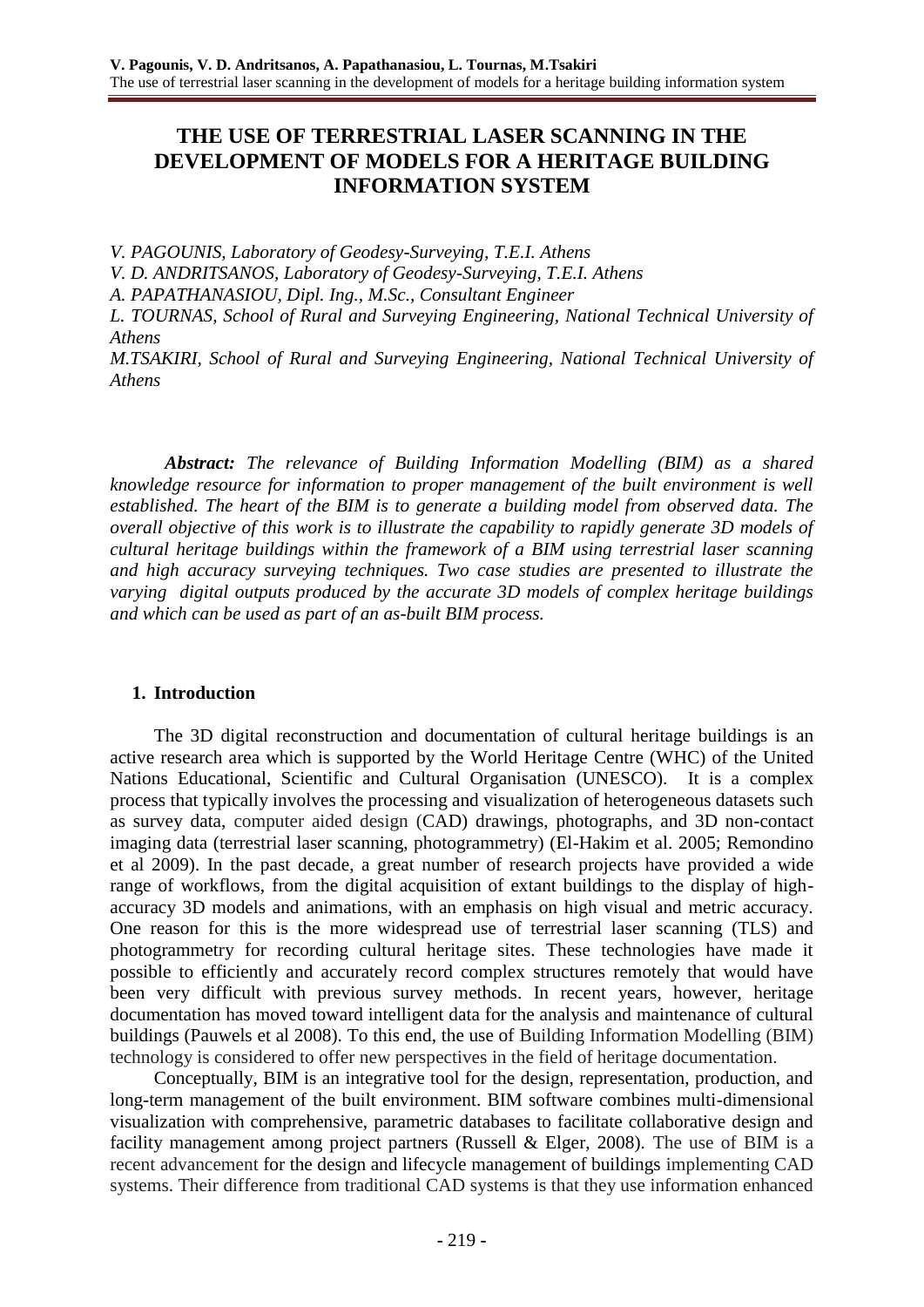parametric building elements, which are combined to create whole buildings within a virtual environment in a 3D presentation. In addition, a BIM offers digital documentation of the building, such as, orthographic projections, cut sections, details and design schedules for economic, structural, environmental and energy functions. Within a BIM structural analysis of a deformed building can also be performed. The essential characteristics of a BIM are that it uses 3D constructive solid geometry (CSG), is parametric representing both geometric behaviour and design intent, and carries semantically meaningful information about its objects (Eastman et al. 2011).

Whilst the adoption of BIM for the design and lifecycle management of new buildings is widespread, there is little research undertaken to explore the value of BIM in the management of heritage buildings and cultural landscapes. This can be attributed to the fact that in real situations, it is extremely difficult to obtain full documentation and documentation of a heritage building of an acceptable quality, since the material, constructive pathologies and systems are often insufficient or deficient (e.g. isolated photographs, 2D designs that simply reflects levels etc). Sometimes the information may exist, but it is not easily accessible, leading to the unnecessary duplication of efforts and resources. The benefits of implementing BIM in heritage building management include remote reviewing of the building interior and exterior, allowing study of the building at different periods of time, evaluation of adaptations and renovations prior to committing to a strategy and full construction documents.

BIM can be used to store the information of a building through the entire building life cycle, including the processes of construction and facility operation. In heritage buildings though, this information is limited to the operation stage. Therefore, the heart of the BIM is to generate a building model from observed data. Recently, high-definition surveying for various types of building and architectural surveys is seen in terms of terrestrial laser scanning. Building and architectural projects are generally considered a natural fit for laser scanning. Many building features are vertical or directly overhead, which provides good line-of-sight and a good angle of incidence for a scanner's beam. Scanners can capture surfaces and points that are otherwise hard to reach or that may not be safe to walk on. Furthermore, many heritage and building projects feature complex geometry that is well-suited to high-definition surveys. Some noteworthy efforts of adopting BIM for heritage buildings include Arayici (2008) who has tried to incorporate multifunctional, intelligent and multi-representational data through the use of BIM for existing buildings. His research focused on adapting automated data processing and pattern recognition that leverages 3D point cloud data towards the generation of a simple building envelope. Penttila et al. (2007) provide a case study that evaluates the possibility of BIM for the retrofit of buildings of significant historical and cultural value. Attar et al. (2010) present the strengths and weaknesses of BIM while dealing with insufficient as-built drawings and the lack of a proper building survey, challenges often encountered with heritage buildings. Fai et al. (2011) present a project in relation to modelling historic buildings and also generating BIM models from laser scanner survey data. Their work concentrated on the problems associated with combining laser scanning and BIM and plotting generic library objects onto the scan in a BIM environment. Also, Brilakis et al. (2010) present their efforts in compiling BIM models from scanning data and other data. In terms of as-built data collection on construction sites, data acquisition via terrestrial laser scanning has matured sufficiently to improve project quality control processes and modelling. Bosche and Haas (2008) proposed a new approach for robust automated retrieval of 3D CAD model objects in construction from range images. Tang et al. (2010) discuss computer science techniques that can be utilized to automate the process of creating as-built BIMs by dividing the overall process into three core operations- geometric modelling, object recognition, and object relationship modelling.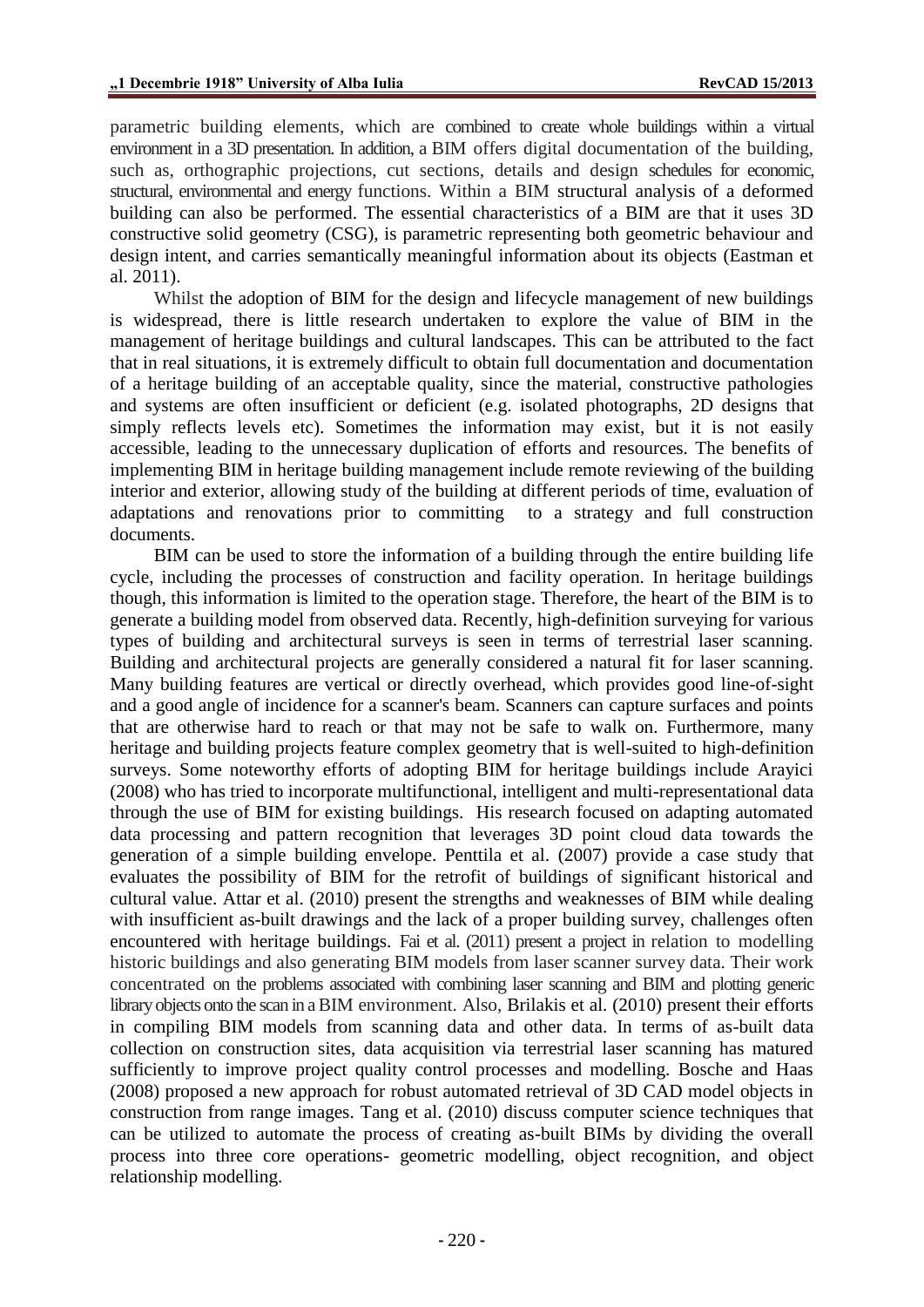In light of the above, it is clear that the heart of a BIM is the data which needs to be collected in a dense and accurate manner. The overall objective of this work is to illustrate the capability to rapidly generate the 3D model for use in a BIM of the exterior and whenever feasible, the interior envelope of a heritage structure in order to perform any analysis such as for possible deformation. For this purpose, the most promising technology is TLS. Unlike conventional mapping techniques e.g., land surveying and photogrammetry, laser scanners provide rapid and direct description of 3D geometry independent of lighting conditions, and without the need for direct contact with the affected site or for manual data collection. The point-cloud provided by high-resolution scanners is both dense and accurate, providing a detailed description of objects irrespective of their shape complexity. However, the cloud of points provides a geometric description of the scanned scene but carries no semantic information regarding the objects within. Consequently, data interpretation is needed. On the other hand, a building information model (BIM) describes a building with respect to its geometric and its semantic properties. Therefore, it is required to bridge this gap and provide a mapping schema from the point cloud to the structural elements in the BIM. To do this, it is essential to give information not only about the geometry but also on shape diversity, cracking of structural elements, and the varying level of detail in which objects are represented in the different time frames by the data collection. This paper employs the concept of an "inventory model" as an essential base for a BIM for heritage buildings and presents two different case studies whereby the captured data show the existing building condition.

### **2. Case Studies**

As explained in section1, the core of a BIM is the data that needs to be collected in a dense and accurate manner. In this section two case studies are presented to illustrate this point, i.e. the generation of 3D cultural heritage models as an input to a BIM for structural health monitoring purposes.

### *1) Historic Data*

The historic data of a building is an essential part of BIM and includes all the relevant information from historic maps, architectural elements, developmental stages of the building from construction to current usage, etc.

Case study 1, refers to the building of Villa Rossa located in the island of Corfu, Greece, has historical significance and special importance for the island (Fig.1). It comprises basement, ground floor, first and second floors with an area of approximately  $270 \text{ m}^2$  in ground floor level. However, the construction (which has many additions, built in different historic phases has not been maintained for several years resulting to a substantial amount of damage internally and externally. Specifically, cracks are deep and serious throughout the building and there are many areas on the ceilings and the walls where the plaster and other materials have worn or broken away. Also, areas of plaster of the ceiling have fallen away and have exposed the rusted steel beams (Tournas et al., 2010).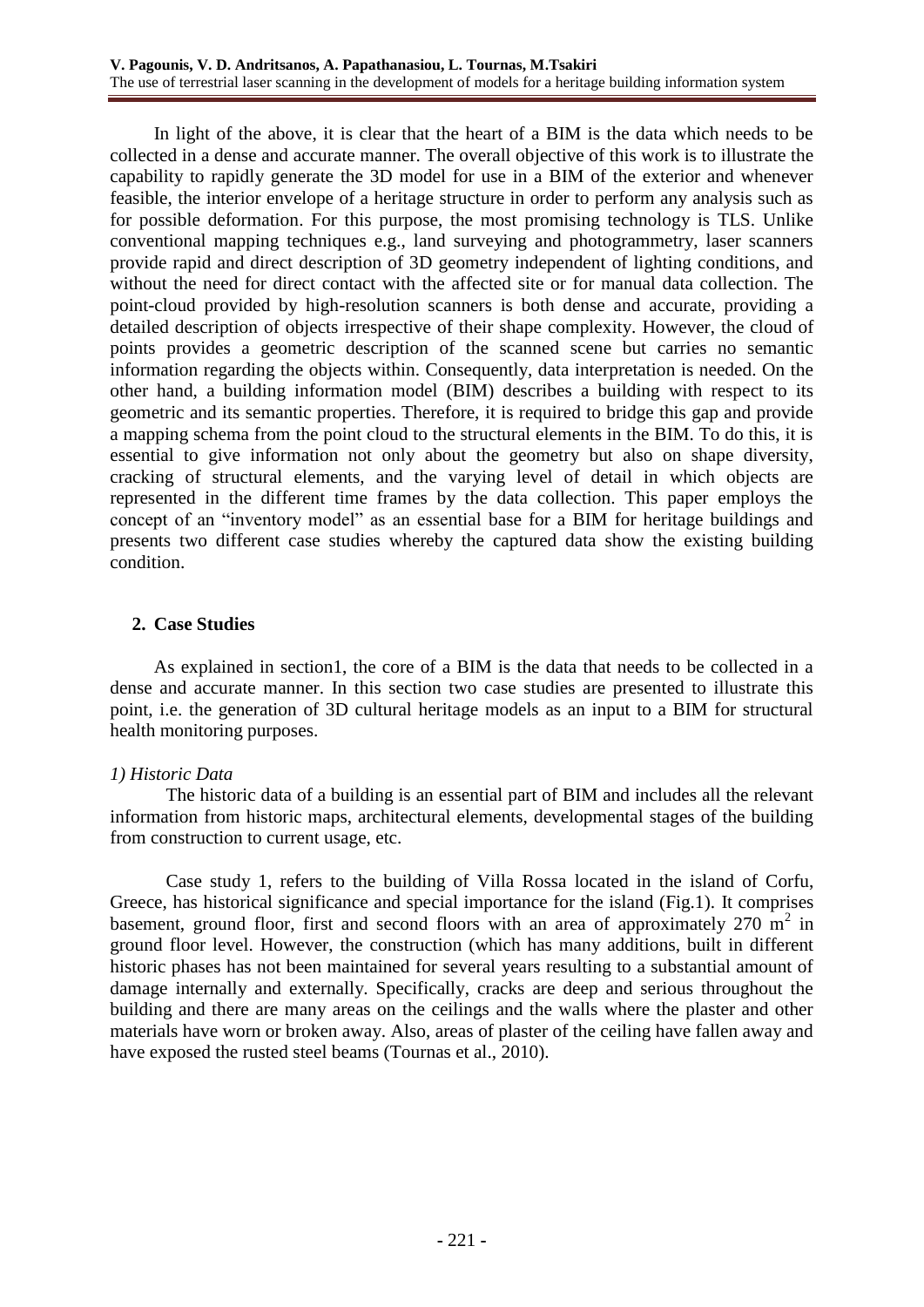

Figure 1: Photograph of the building of Villa Rossa in Corfu

Case study 2 refers to a stone masonry warehouse, at the outskirts of Thiva. It was built in two phases around 1930 as an auxiliary building for the construction of a part of Athens-Thessaloniki railroad, which was in progress at that time. In 1949 the warehouse was sold to an individual and thus no documentation of any kind was found in the archives of the Hellenic Railways. In 2010 the building was acquired by its present owners, who decided to restore it and assign to it a new use. The more than 80 years old building bares several obvious damages, starting from the heavily damaged roof, which was decided to be replaced by a new one, to a large number of cracks on the stone masonry, damages of the wooden ties etc. Furthermore, for the design of the restoration, any possible non-obvious damages should be detected and investigated, the primary one being the loss in verticality of the walls, as suggested by the cracks' pattern.



Figure 2: Photograph of the industrial building in Thiva area

### *2) Survey Data*

The second stage in a BIM is the collection of survey data for a building with respect to its geometric and semantic properties. An information model of the original state of a building as well as at different time periods is important in order to assess its structural health.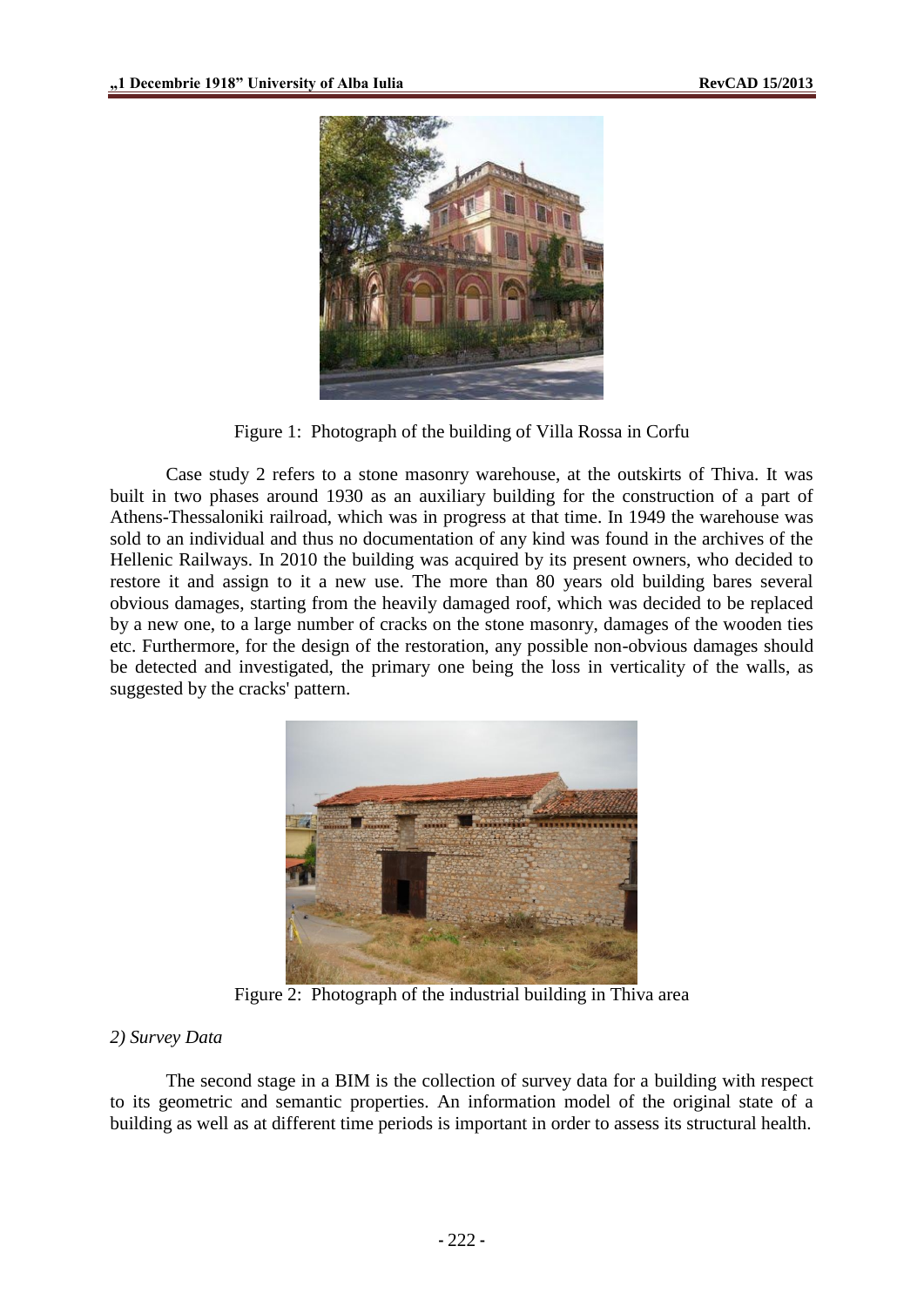In case study 1, only one set of surveying measurements were acquired which were obtained by high precision topographic techniques, TLS and photogrammetric image data. Specifically, a control traverse network was established around the building which extended inside it at each floor and the basement. In addition, a total of 120 control points which were necessary for the registration of all data into a common coordinate system were also measured with an accuracy of about 0.8cm. The scanning of the building included internal and external acquisitions in order to create facades and ground plans and sections. A total number of 54 scans were acquired, 22 of which were from outdoors and 32 were internal. The scans were performed using the scanner Riegl Z420. The scanning resolution was set up to 1cm. Finally, image data were acquired by an external CCD camera Nikon D100 which was mounted on the TLS. The images were taken according to the basic principles of photogrammetry. For every laser scan one to eight images were acquired depending on the extent of the scan. The analysis of each image was 2000x 3008 pixels.

In case study 2, in the context of geodetic surveying, a horizontal and vertical network of nine control points in a local coordinate system was established. For the collection of the data the terrestrial 3D laser scanner Leica ScanStation 2 was used (Fig. 3). The final 3D model derived from the registration of eleven (11) individual scans, nine of which were from outdoors and two were internal. More than 110,000,000 points were scanned with scanning resolution of 8mm. All distances, scanner – object, did not exceed 40m, that are within the limits where the laser beam of the scanner has the minimum diameter to achieve the best possible accuracy. The registration of individual scans performed with direct georeferencing using special spherical targets (Cyrax sphere target).



Figure 3: Leica ScanStation2 TLS during scanning process

### *3) Data Processing*

The processing of the various types of data requires the use of a common reference coordinate system. Thus, the most critical step preceding the data fusion is the geometric alignment or georeferencing of the separate datasets into the coordinate system.

In case study 1, the reference system was defined by the total station measurements. The georeferencing of the laser scanner data was achieved at an accuracy of 0.01m. With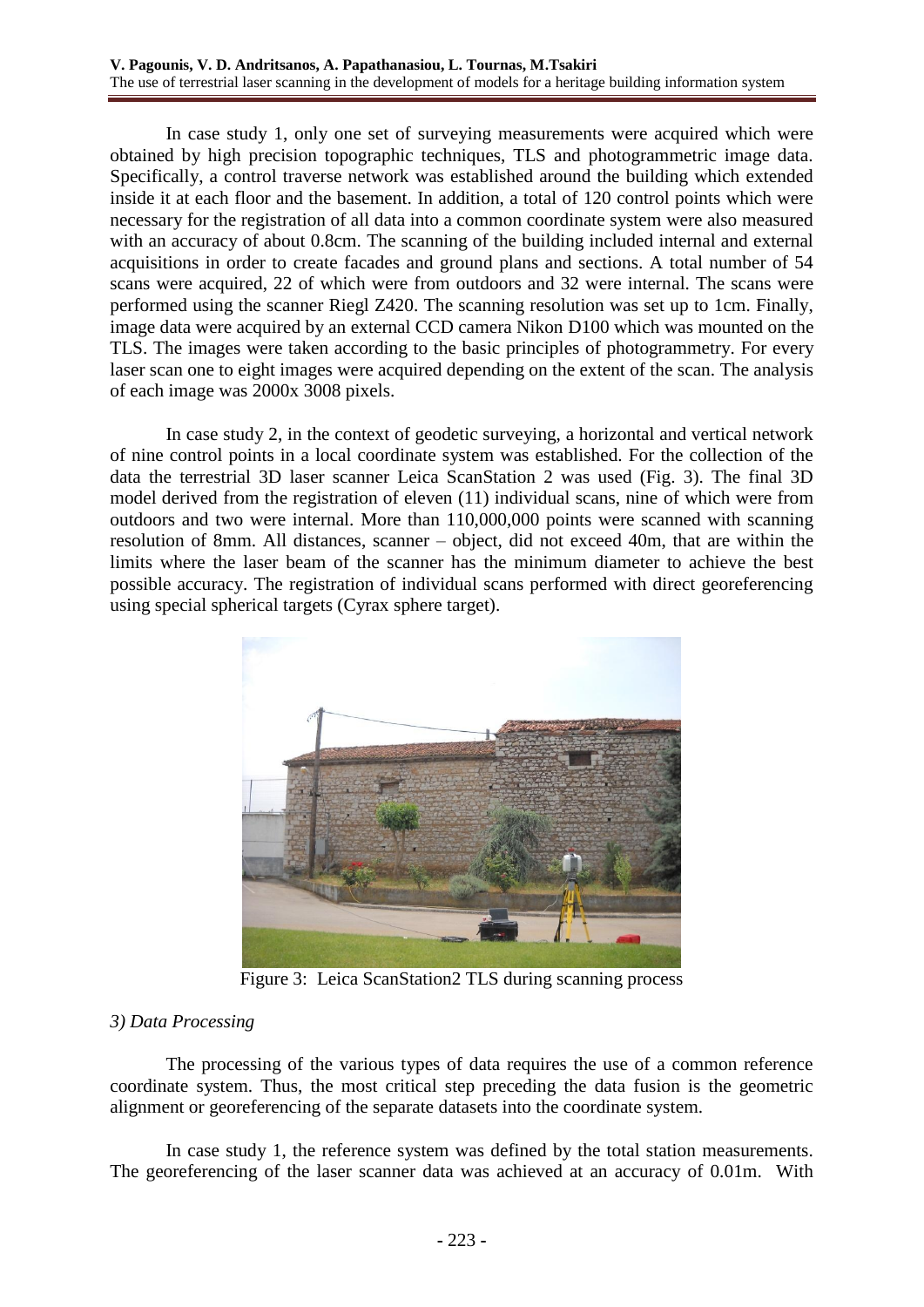TLS data, registration and georeferencing are usually carried out in a combined procedure. The next step was to align the individual digital images that were recorded contextually with the scan in the field. For this reason it was essential to ensure that the model's surface points are identified and made the correspondence with the same ones on the images. In this way a point cloud is created, where every pixel of the image is associated with a numeric value and colour. But due to the high number of scans and the resulting large amount of image data it was decided to perform the processing in part.

In case study 2, registration and georeferencing of the individual scans were at an accuracy of 0.8cm. The processing of the 3D model included the semiautomatic procedure for removing noise (redundant information and erroneous points), creation of surfaces (tin mesh) and the final 3D model. The following illustrations (Fig. 4) show a typical example of georeferenced point cloud and corresponding modelled surface.



Figure 4: (a) Point cloud of the west wall tin (b) mesh for the same wall

### *4) Visualised products*

This stage includes the development of a full surface description of a building in 3D and 2D. Also, other by-products such as sections can be easily extracted in any direction.

In case study 1, apart from the 3D surface model of the building, the orthoimagery of each surface (externally and internally) was created thus forming the photomosaic of the structure. The photomosaic for one part of the building is shown in Figure 5. Digital images contain more texture information about objects and vector drawings make users easier to comprehend the object's geometry. The advantage of the photomosaic is that contains both the above merits. Thus, the produced photomosaic was used in a CAD environment to create scaled vector drawings for plans and sections of the building.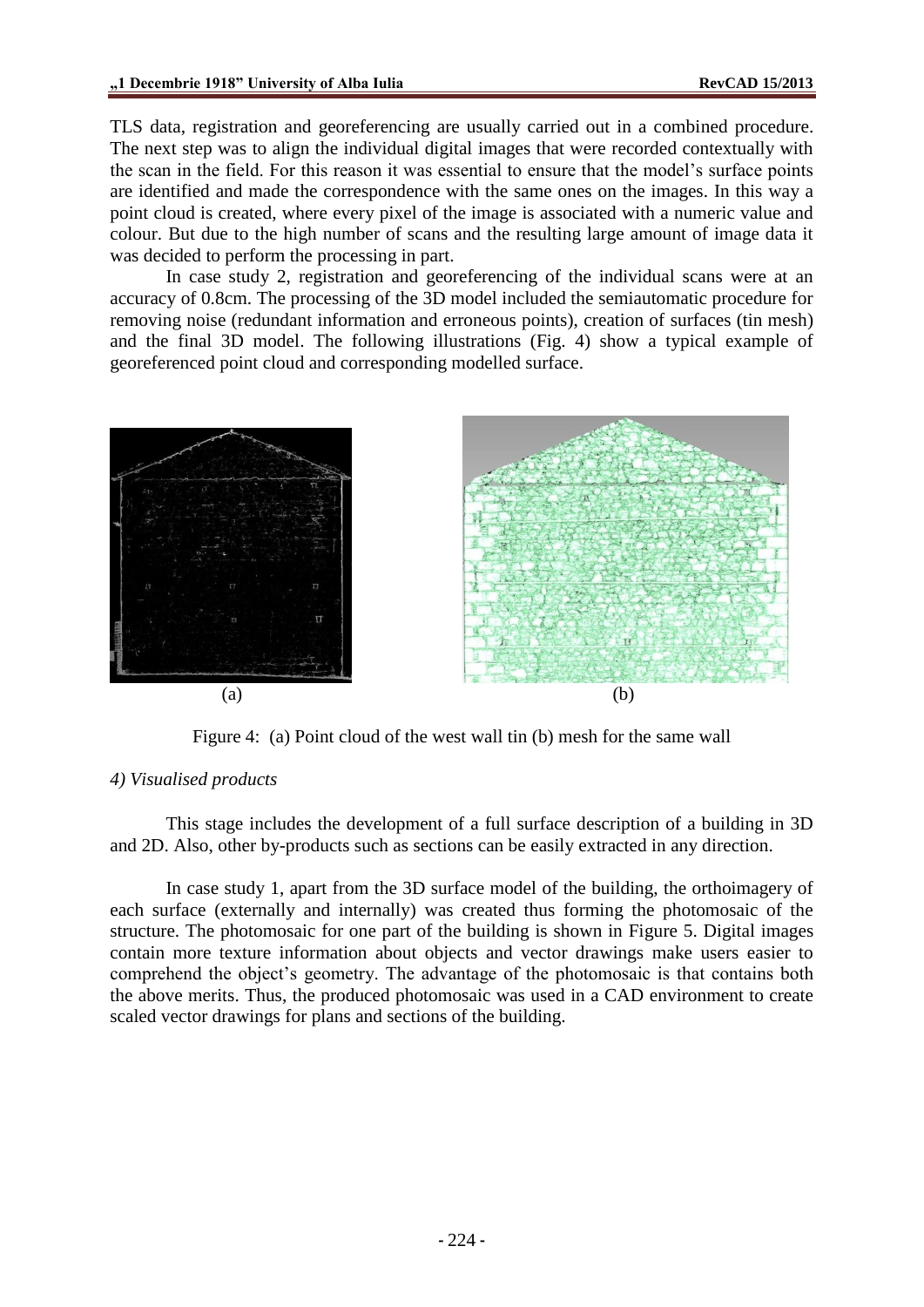

Figure 5: Photomosaic from part of the building

## **3. Building Information**

The usual approach in a heritage BIM, after the collection of 3D point clouds, is mapping vectors onto a scan by automatically placing primitive 2D or 3D shapes onto the point cloud in order to locating/defining shapes on the point cloud. For example a primitive shape of a cylinder can be mapped onto the point cloud to represent a column, which is then textured from the associated image data. An improvement in mapping can be achieved by recognising that buildings are a set of elements, organized by spatial relationships determined by an architectural style. The architectural elements can be represented in libraries as parametric objects and mapped onto point cloud or image-based surveys (Dekeyser et al. 2003).

In the approach used in this work, instead of using primitives which is a good approach only for strictly geometric shapes, modelling is performed either using the creation of orthoimages (case study 1) or direct point cloud information (case study 2). The models that are generated this way can be useful for documentation purposes, for periodic checks on structures preservation and for studies about technological building systems over architecture history.

Figure 6 shows an example from a produced vector drawing, obtained from Fig. 5, which clearly depicts the damages and cracks on the surface of the building wall.

Other information such as cross-sections, varying views of the structure etc can be performed either on a 2D or 3D surface model depending on the requirements of the project. In addition, a variety of combinations such as individual section export, group of section export or all sections export can be executed at a time. For example, in case study 2, apart from the 3D surface model of the building, top and front views, sections in three main directions were extracted (Fig.7). Finally, 3D deviations of the building were calculated and visualized in several maps. Figure 8 shows a detail of the deviations, as derived from the tin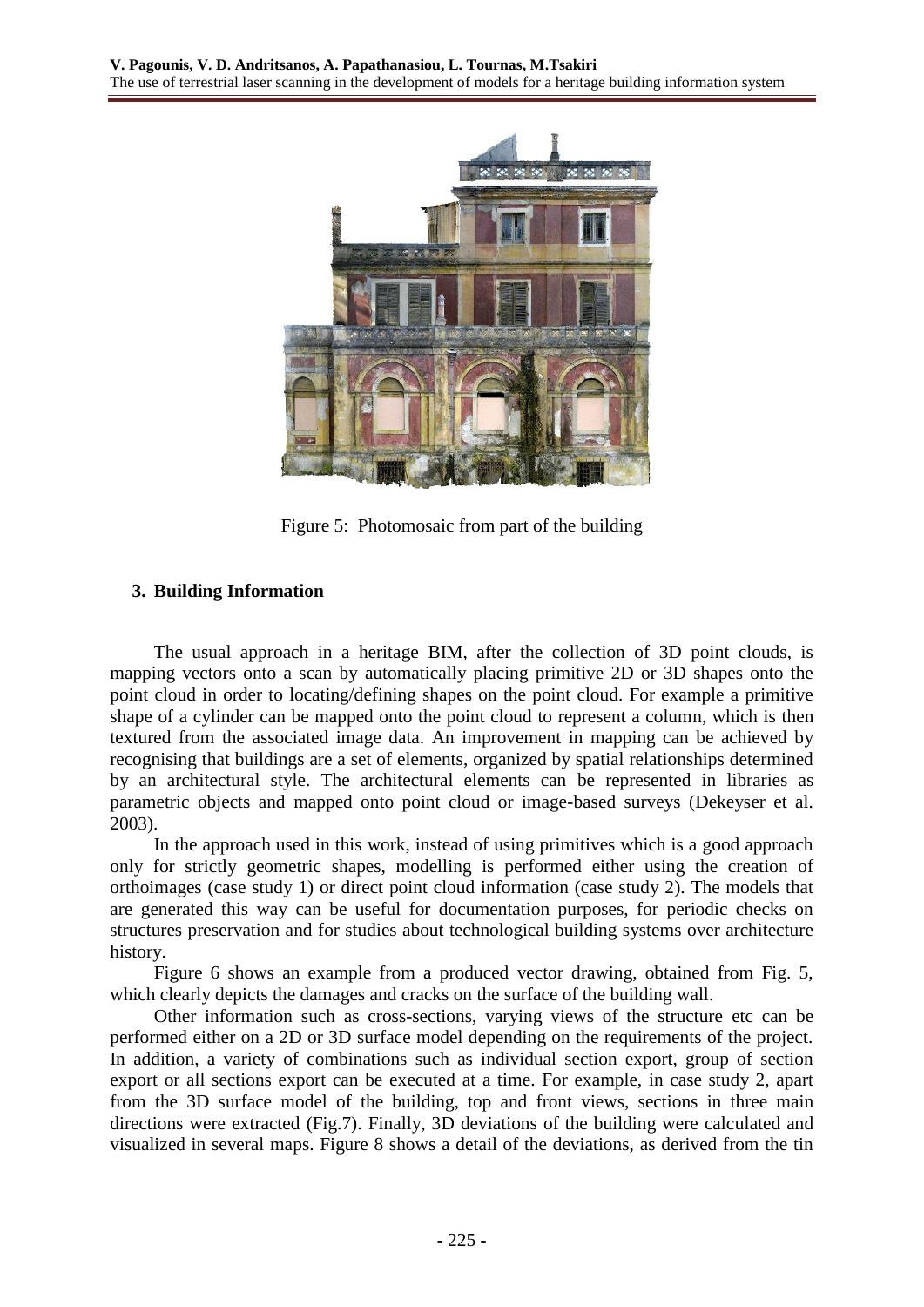mesh surface, from the vertical plane of the north wall of the building. The scale of the deviations refers to meters.



Figure 6: Vector drawing produced from photomosaic showing damages



Figure 7: (a) detail of front view (b) section of the building (c) top view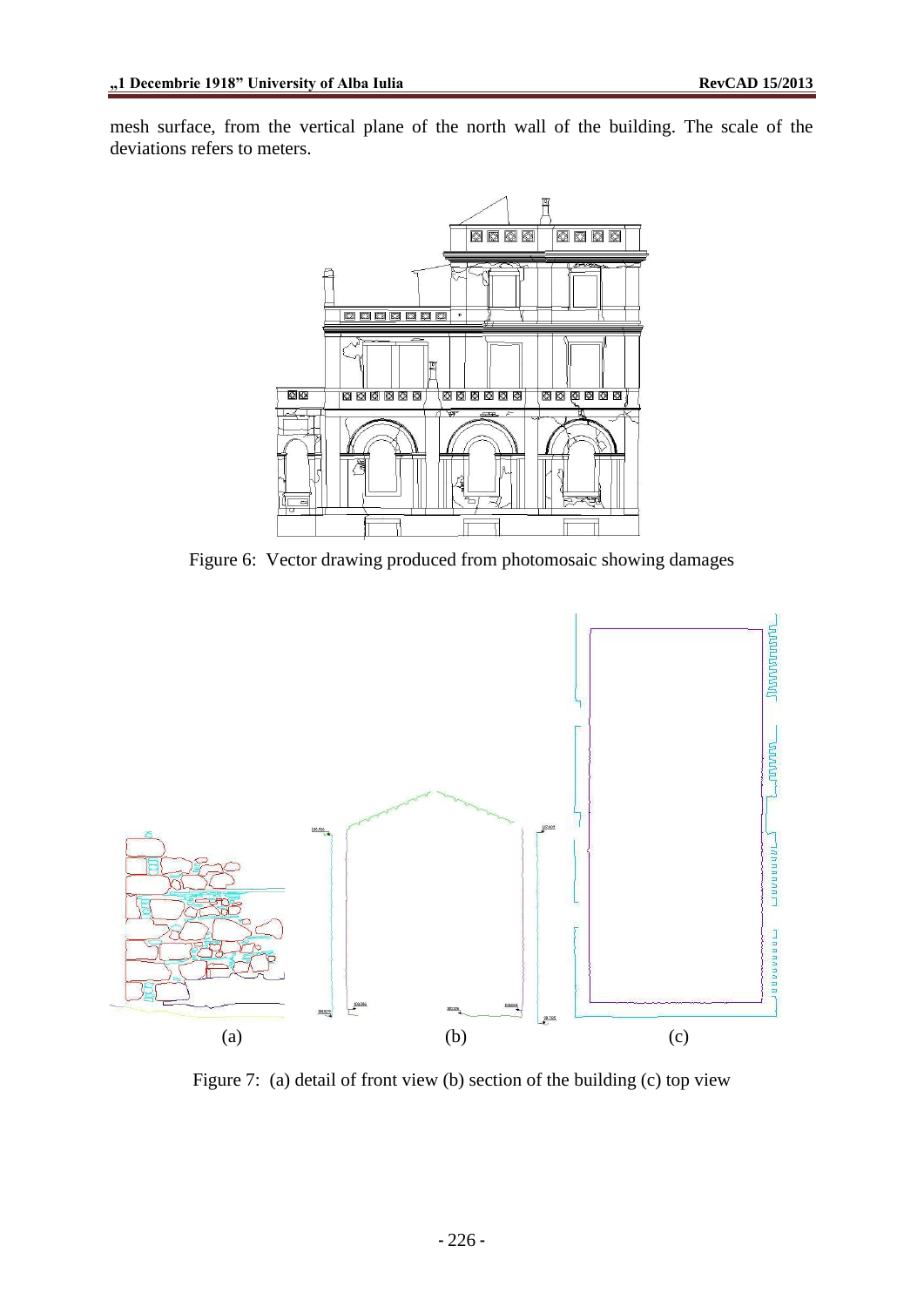

Figure 8: Deviations from the vertical plane of the north wall

All the above accurate drawings compile an information model of a damaged structure in order to prepare the design of the structural restoration. Usually, for restoration purposes the drawings should include the architectural components i.e. doors, windows, lintel beams, decorative elements etc. as follows:

- a. Plan of the only storey of the building, plus three horizontal sections at various levels e.g. every two meters in height.
- b. Elevations of the four sides.
- c. Two longitudinal and four transverse sections.

Prior to the restoration design, the assessment of the building from the structural engineering point of view should be performed and the interpretation of the damages should take place (pathology). To achieve this objective, the general drawings should be enhanced with further information regarding structural details such as:

- d. The wooden tie-beams at various levels.
- e. The steel ties at various levels.
- f. The loss of verticality (out of plumb displacements) of the walls, due to possible external actions such as earthquakes, thrust of the damaged roof, settlement of the foundation etc.
- g. A complete survey of the cracks on the walls, plotted on the elevations and sections.
- h. A detailed survey of the stones and joints construction pattern, on a typical rectangular area of a wall, of an approximate area of  $5m^2$ , in order to estimate the percentage of the mortar in the stone wall volume.

All the above mentioned information would be proved very difficult and extremely laborious to be acquired by traditional methods, i.e. by in situ measurements by hand. Traditional methods also would have an inherent limited accuracy, they would be time consuming and, at the end, expensive, due to labour and the need of scaffolds.

### **4. Concluding remarks**

The use of TLS can lead to survey documentation in a very time efficient and accurate way. Prerequisite for this is that TLS is used by engineers because they have a good knowledge of historical buildings or a very close collaboration with the architects in charge. The main benefit over other survey techniques is that it provides a full surface description, instead of measuring only specific points as with total station survey. Once a full surface description is available, sections can be easily extracted in any direction, with the